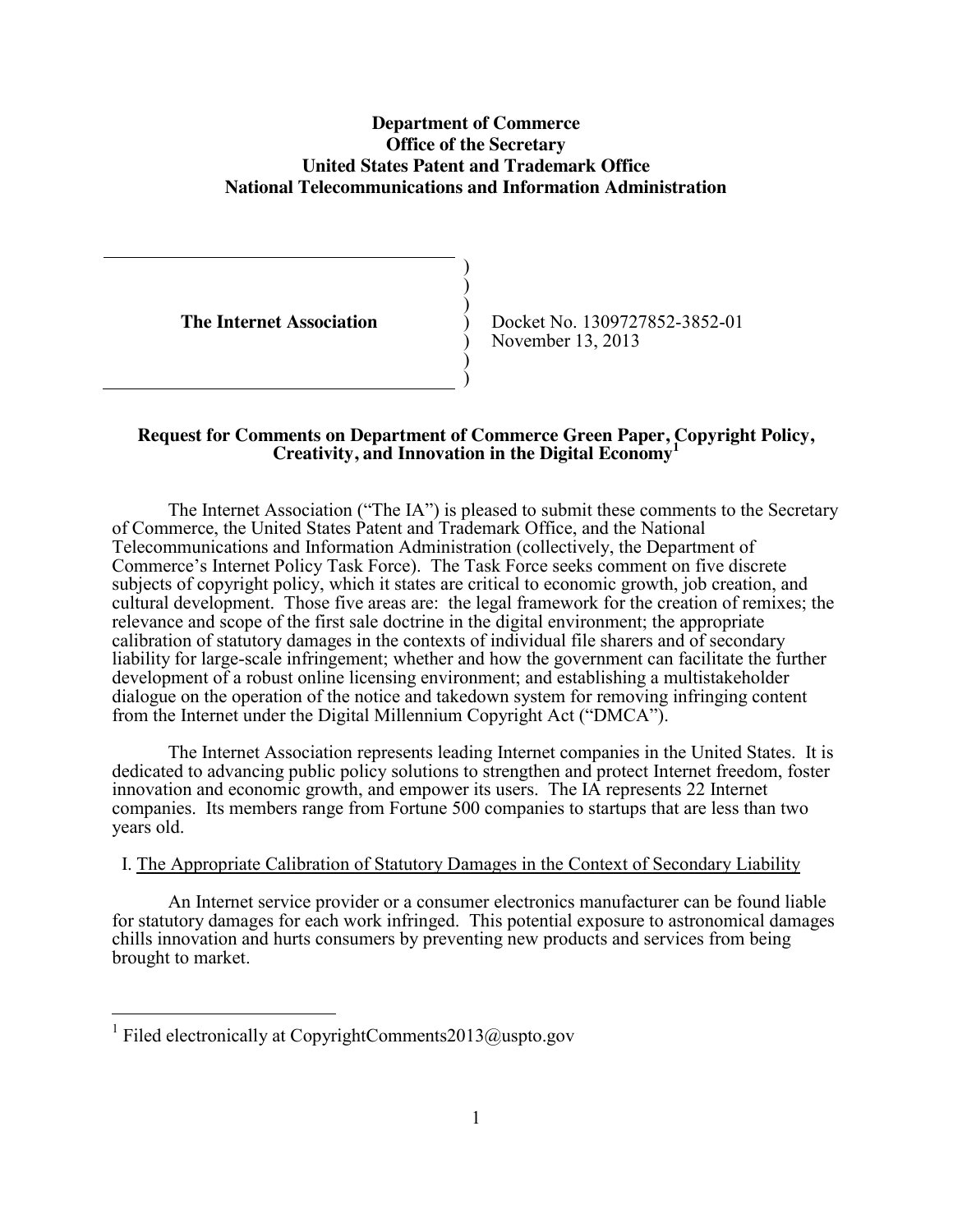The Copyright Act authorizes statutory damages of a minimum of \$750 for infringement of one work, for example, a song that could be purchased on iTunes for less than \$1.00. Even if the court finds that the infringement is innocent, the minimum statutory award is still \$200. The maximum award is \$30,000 per work infringed. In cases of willful infringement, a plaintiff may seek up to \$150,000 per work infringed. Under the Copyright Act, a plaintiff need not demonstrate actual harm. The award of significant statutory damages without the plaintiff needing to demonstrate any harm is a novel concept in the United States Code. Ostensibly, the intent for such an unusual framework was the perceived difficulty for plaintiffs to determine the number of infringing copies made by a defendant or to assess accurately the economic impact that infringing copies might have on the market for the underlying work.

The concept of secondary liability for infringement does not appear in the Copyright Act. The concept is judge-made law. Its use by rightsholders to enforce their copyrights is controversial, unsettled, and evolving. Earlier this year, the National Research Council of the National Academies posited the question: to what extent should enterprises that facilitate consumer access to copyright content be held responsible for illegal activities carried out by users?<sup>2</sup> Indeed, it is interesting that theories of secondary liability for copyright infringement are used as enforcement tools in a way that is not found in analogous contexts (*e.g.,* the highest speed limits in the United States are generally 75 MPH, yet manufacturers of automobiles for sale in the United States sell cars that exceed these legal limits are not widely considered accountable for speeding-related crashes).

Nor is this legal uncertainty limited only to secondary liability. Although the Task Force seeks comment only on issues of secondary liability, rightsholders have sued technology companies on claims of direct infringement, seeking to produce case law that shifts the volitional action from the consumer to the company providing the means of transmission or copying. In *Cartoon Network LP v. CSC Holdings, Inc*., 536 F.3d 121, 133 (2d Cir. 2008) ("*Cablevision*"), for example, the plaintiff based its theory of liability entirely on direct infringement even though the copying was performed at the customer's direction. The Second Circuit rejected the imposition of direct liability on third parties that furnish equipment that customers then use to make copies. *Id.* at 133. More recent cases have rejected similar attempts to hold parties liable as direct infringers for providing technology that allows their customers to make personal use copies. *See, e.g., Fox Broadcasting Co., Inc. v. Dish Network, LCC*, 905 F.Supp. 2d 1088, 1103 (declining to hold Dish liable for direct infringement where the user is "the most significant and important cause of the copy") (internal citations and quotation marks omitted). The chilling effect on innovators applies equally to any developer of a new product or service which involves large volumes of copyrighted works, whether subject to claims of direct infringement or secondary liability. We therefore urge the Task Force to expand the inquiry to examine how the risk of statutory damages adversely affects innovation across the ecosystem.

The awareness of the scale of the Internet was not even a glint in Vint Cerf's eye when the Copyright Act was amended in 1976. Today, two billion people use the Internet and the amount of traffic they generate has increased fourfold in the past five years and will increase

 <sup>2</sup> *See* Copyright in the Digital Era: Building Evidence for Policy, National Research Council, Board on Sci., Tech. & Econ. Pol'y at 41 *available at* http://www.nap.edu/openbook.php?record\_id=14686&page=41 (last visited Nov. 11, 2013).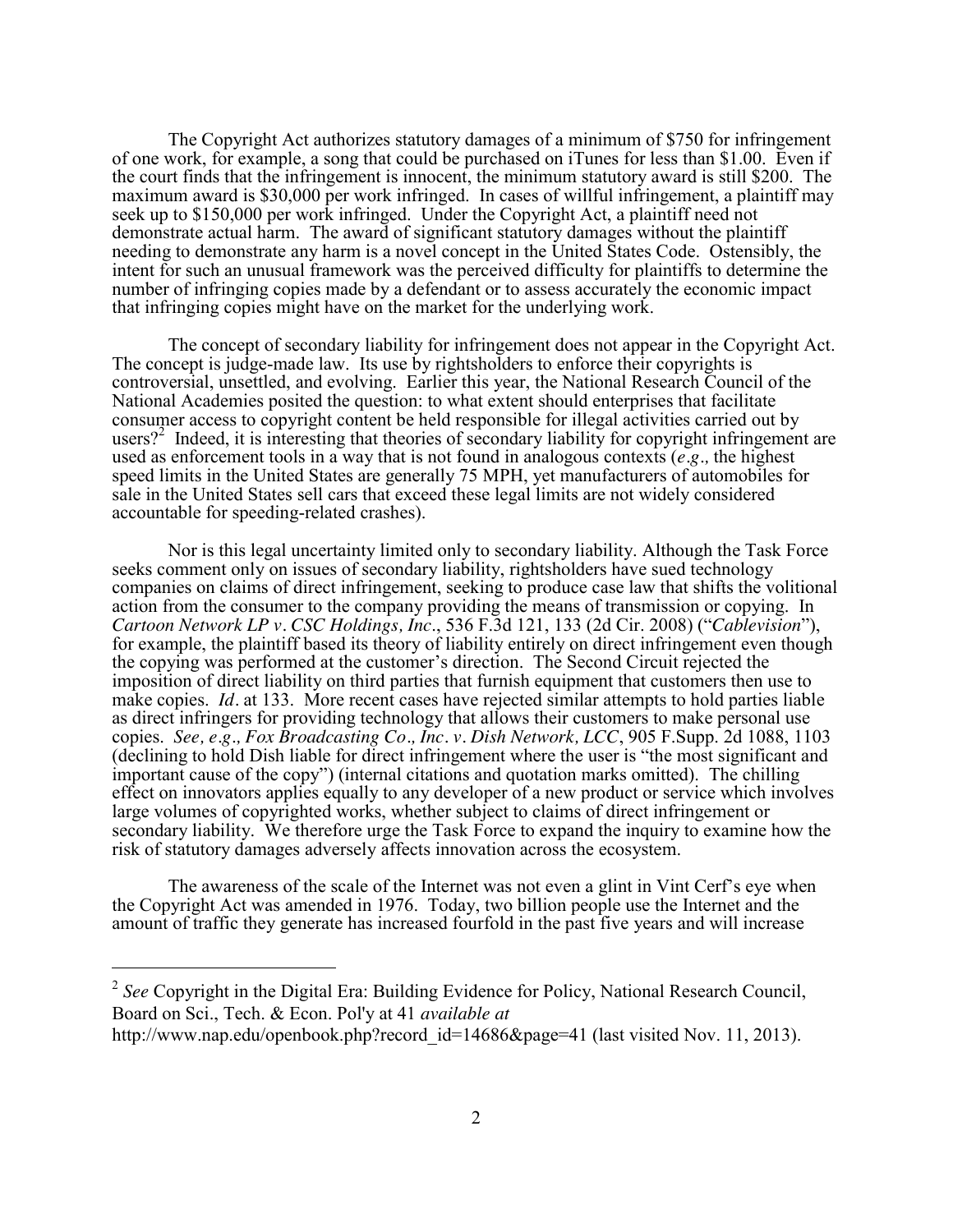threefold in the next five.<sup>3</sup> By 2015, over one trillion devices will be connected to the Internet. According to one estimate, Google has more than one billion unique visitors a month, Facebook and Yahoo have approximately 800 million unique visitors each per month, and Twitter has approximately  $250$  million unique visitors per month.<sup>4</sup> On YouTube, more than six billion hours of video are watched each month and 100 hours of video are uploaded on YouTube every minute.<sup>5</sup> At the first quarter of 2012, Amazon S3 (Amazon.com's simple storage service) hosted 905 billion objects and handled 650,000 requests per second for access to those objects.<sup>6</sup> When uncertainties of applying copyright law to new digital technologies are paired with the Copyright Act's novel approach to statutory damages, and this combination is applied to the scale of the Internet, the resulting mixture can prove to be a toxic formula for innovation.

It was only 30 years ago that the Supreme Court held that the Sony Corporation was not secondarily liable for the illegal activities of purchasers of the Betamax VCR. *Sony Corp. of America v. Universal City Studios, Inc.*, 464 U.S. 417 (1984) ("*Betamax*"). The *Betamax*  decision launched a video motion picture revolution that benefited technology companies, consumers, and rightsholders.<sup>7</sup> But the decision also marked the beginning of a new era of lawsuits by rightsholders over the introduction of new technologies.

Because of the ability of rightsholders to claim astronomical statutory damages in a lawsuit, nascent technology companies may not be able to withstand the litigation risk to even *offer* a technology over which it knows it will be sued. Those companies that are willing to bring a dual-use technology product or service to the market understand that they may be sued, and that the consequences of a statutory damages award should liability be found would almost certainly be calamitous. Smaller companies may not even be able to withstand the costs of the Ittigation process.<sup>8</sup> Recently, the Computer and Communications Industry Association published an article cataloguing 15 different new technologies that have been sued over the last 30 years.<sup>9</sup>

(Continued…)

<sup>&</sup>lt;sup>3</sup> Cisco Visual Networking Index, The Zettabyte Era—Trends and Analysis, May 29, 2013 *available at* 

http://www.cisco.com/en/US/solutions/collateral/ns341/ns525/ns537/ns705/ns827/VNI\_Hyperco nnectivity WP.html (last visited Nov. 11, 2013).

 $4$  "Top 15 Most Popular Websites: November 2013," eBiz,

http://www.ebizmba.com/articles/most-popular-websites (last visited Nov. 10, 2013).

<sup>&</sup>lt;sup>5</sup> YouTube, Statistics, http://www.youtube.com/yt/press/statistics.html (last visited Nov. 10, 2013).

<sup>6</sup> "The Cloud Scales: Amazon's S3 Growth," Amazon Web Services Blog,

http://aws.typepad.com/aws/2012/04/amazon-s3-905-billion-objects-and-650000 requestssecond.html (last visited Nov. 10, 2013).

<sup>7</sup> *See* Eduardo Porter, "Copyright Ruling Rings with Echo of Betamax," N.Y. Times, March 26, 2013, *available at* http://www.nytimes.com/2013/03/27/business/in-a-copyright-ruling-thelingering-legacy-of-the-betamax.html (explaining how *Betamax* "gave the kiss of life to the lowbudget independent film" and, by 2000, half of Hollywood's revenue came from the sale and rental of prerecorded video and DVDs).

<sup>8</sup> *See, e.g.*, Eliot Van Buskirk, "Veoh Files for Bankruptcy After Fending Off Infringement Charges," Wired, Feb. 12, 2010, *available at* http://www.wired.com/business/2010/02/veoh-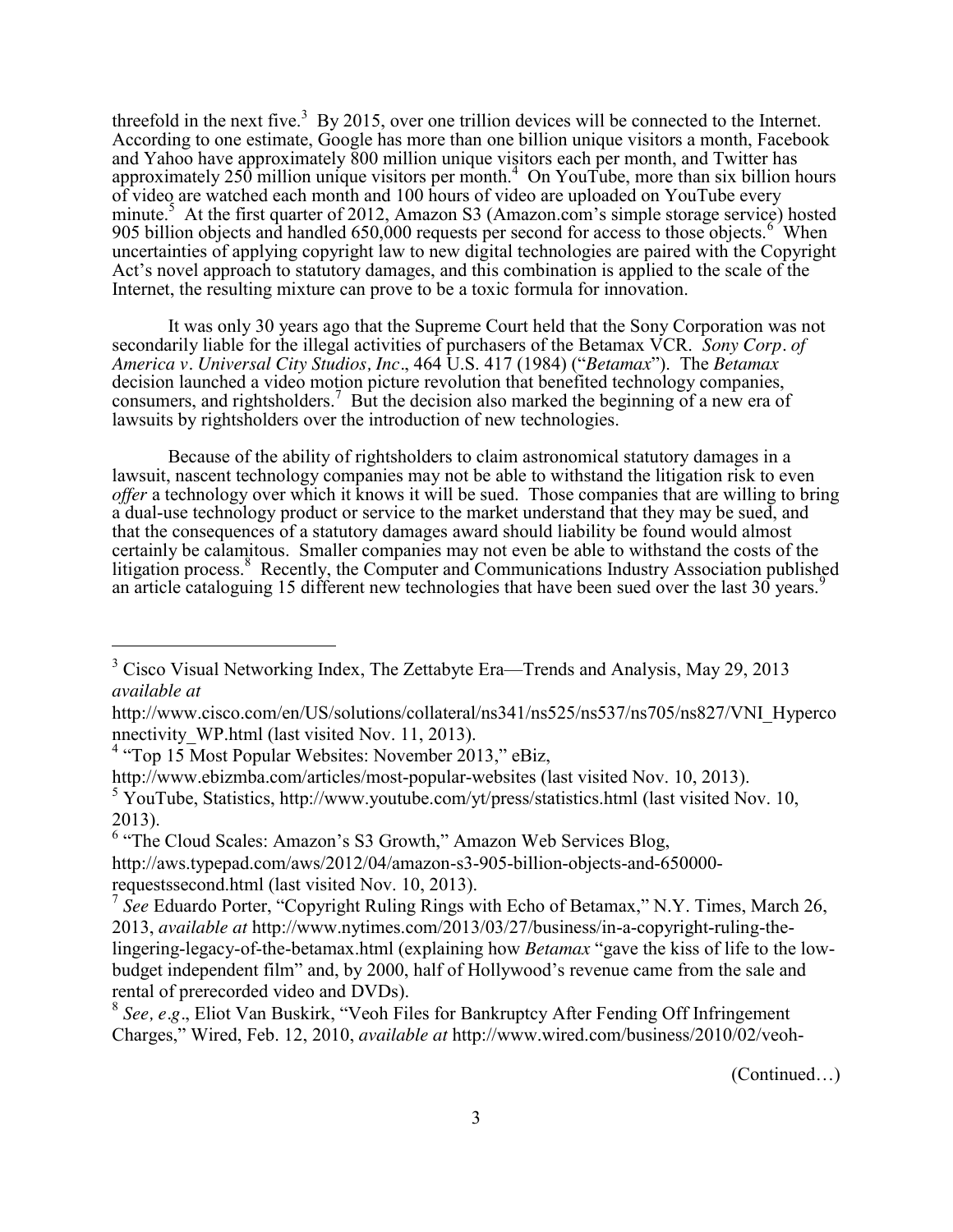This chilling effect of statutory damages on innovation falls indiscriminately on legitimate and illegitimate innovators.<sup>10</sup> The Task Force mentions the role of statutory damages in providing deterrence. But deterrence of what? There is no reason that the statute should deter legitimate, noninfringing innovation. Moreover, the statute should not deter efforts where there is a good faith, objectively reasonable belief that a new technology is not infringing. The application of copyright law to new digital technologies will inevitably leave some disputed areas where reasonable minds can differ.<sup>11</sup> Here, the role of the statute should be to encourage innovation, and, if necessary, litigation that will clarify these disputed issues not only for the litigants, but for the public at large. This is exactly the dynamic that has produced cases like the *Betamax* case and *MGM Studios, Inc. v. Grokster, Ltd.*, 545 U.S. 913 (2005), which have provided valuable guidance to innovators and rightsholders alike about the boundaries between exclusive rights and freedom to innovate.

Instead of encouraging this kind of litigation, the existing statutory damages regime has spawned a litigation business model where a plaintiff uses copyright law "not to protect its property from unlicensed use, but rather to generate profit from use even in the absence of articulable harm to" the plaintiff. James DeBriyn, Shedding Light on Copyright Trolls: An Analysis of Mass Copyright Litigation in the Age of Statutory Damages," 19 UCLA Ent. L. Rev. 79, 89 (2012). In cases where the rights to sampled works have been purchased and asserted well after the commercial success of the derivative works, "statutory damages create a windfall for a minimally injured plaintiff. Motivated by copyright law incentives, sample trolls are able to make money simply by enforcing rights in old works without creating their own new works." *Id.* at 88.

Consequently, in any roundtable discussion, The IA encourages the Task Force to pursue the following items for further discussion:

• To what extent does the risk of statutory damages limit the development and release of innovative products and services that would benefit consumers?

 $\overline{a}$ 

files-for-bankruptcy-after-fending-off-infringement-charges ("History will add online video site Veoh to the long list of promising start-ups driven into bankruptcy by copyright lawsuits despite the fact that unlike the others, it actually prevailed in court.").

<sup>&</sup>lt;sup>9</sup> Ali Sternburg, "15 Technologies That Content Industries Sued After Diamond Rio," Disruptive Competition Project, *available at* http://www.project-disco.org/intellectual-property/100813-15 technologies-that-content-industries-sued-after-diamond-rio/ (last visited Nov. 10, 2013).

<sup>&</sup>lt;sup>10</sup> The fact that additional statutory damages are available against "willful" infringers does nothing to remedy the chill against legitimate innovators. As described above, even the minimum statutory damages amounts, when applied to the scale of online services, will be ruinous to even the largest companies.

 $11$  The Task Force provides a description of many of these disputed doctrinal questions in its report. *See* Department of Commerce Internet Policy Task Force, *Copyright Policy, Creativity, and Innovation in the Digital Economy*, July 13, 2013.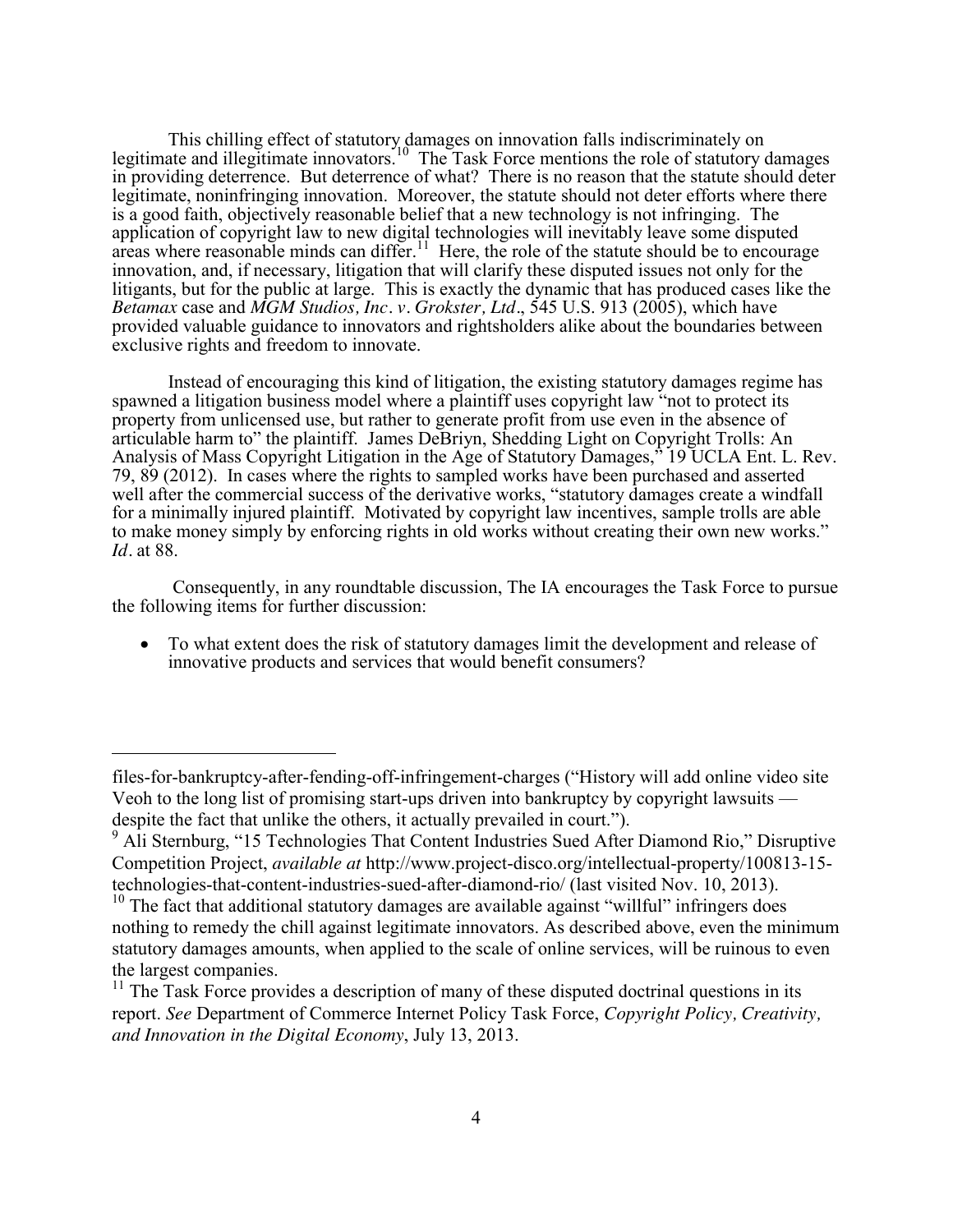- Should statutory damages be available to plaintiffs suing intermediaries offering technology products or services with legitimate, lawful uses?
- Should the definition of "willfulness," which is not defined in the Copyright Act mirror the definition in patent law (*i.e.,* "the infringer acted despite an objectively high likelihood that its actions constituted infringement. . . .If this threshold objective standard is satisfied, the patentee must also demonstrate that this objectively-defined risk ... was either known or so obvious that it should have been known to the accused infringer." *In re Seagate Tech., LLC*, 497 F.3d 1360, 1371 (Fed. Cir. 2007) (en banc))
- If statutory damages are permitted, should such damages be calculated to approximate any actual damages?
- Should a plaintiff be required to demonstrate a minimum level of harm as a result of the infringing activity?
- Is the statutory damages regime's harm to innovation outweighed by the benefit to the rightsholders in being able to enforce their copyrights? How should such a cost-benefit analysis be calculated?

#### II. Operation of the DMCA Notice and Takedown System

Essentially, the Internet is a series of copying machines. Routine communications are copied myriad times as they make their way from one end point to another. The Digital Millennium Copyright Act ("DMCA") recognizes that the mere technical operation of the Internet, against the strict liability regime of copyright law, would make it impossible for Internet companies to make their services available to the public. The DMCA makes the Copyright Act and the Internet compatible with one another.

The DMCA strikes a well-reasoned and workable balance between the interests of rightsholders and the companies that transmit, cache, or host content, as well as companies that provide information location tools to content on the Internet. Each of the Internet services described above must comply with enumerated statutory obligations under the DMCA. By complying with those obligations, the companies that provide those services will not be subject to monetary liability for copyright infringement. In exchange, rightsholders receive a mechanism to get redress when they discover infringing copies on the Internet. This mechanism is radically less expensive and more expeditious than having to instigate court proceedings.

The necessity of complying with the DMCA is ingrained in the DNA of Internet companies. Every member of The IA complies with the DMCA. Venture capitalists understand that even a fledgling startup with limited funds must have a system for complying with the DMCA. The reason is simple. Against the threat of potentially astronomical claimed statutory damages, as explained above, the DMCA provides Internet companies with a degree of certainty that they can provide innovative services without the threat of being sued out of existence.

In addition, the DMCA codifies a bedrock principle of U.S. Internet policy—namely, that Internet companies cannot and should not police their platforms to discover and adjudicate the illegal activities of third parties who use their systems. Over the years, some rightsholders have promoted legislation to modify this key policy determination. Those efforts have rightfully failed.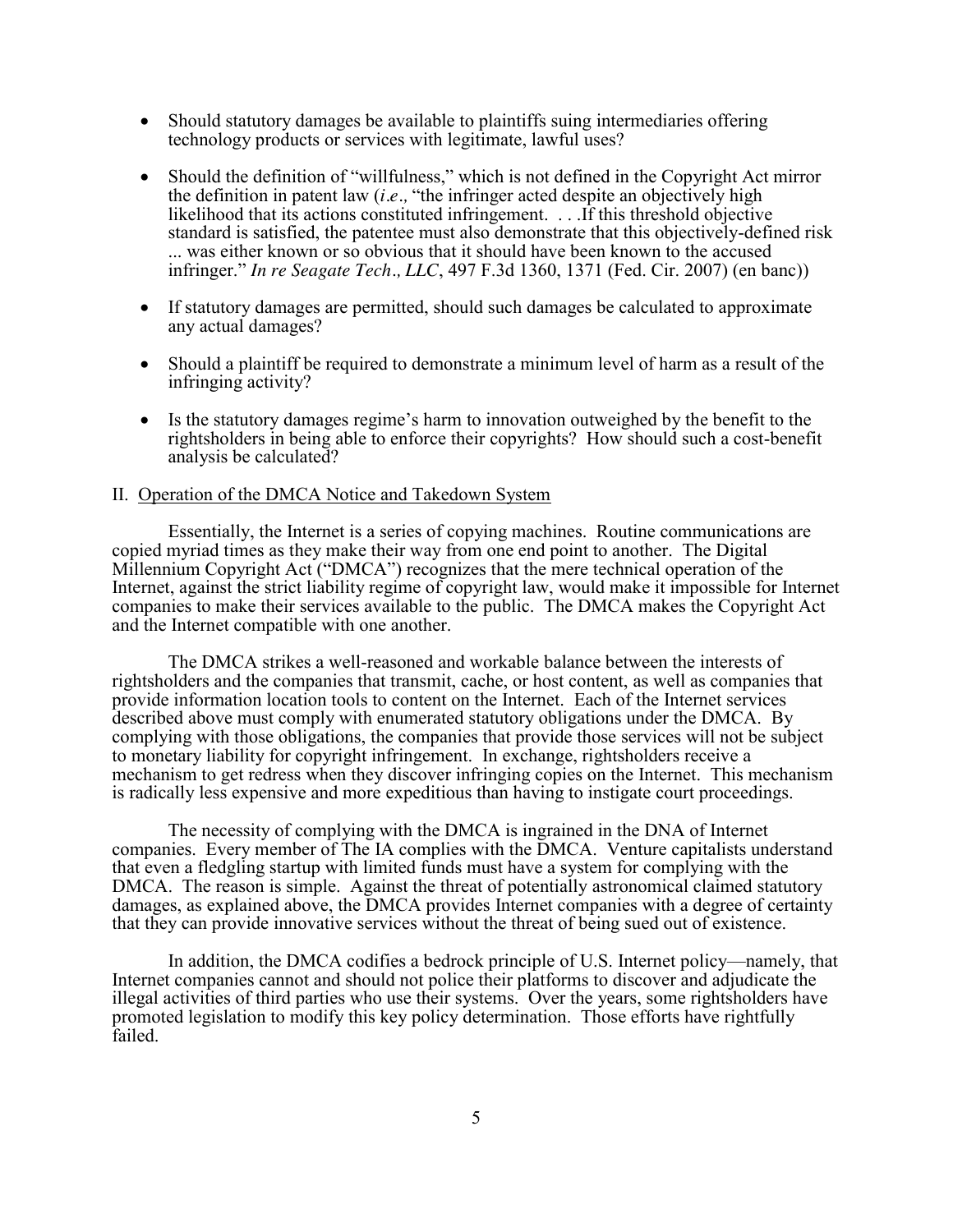Consequently, The IA supports the Task Force's view that the goal of the current docket should not be "to identify ways to change the law, but rather to determine how the operation of the existing system can be improved within the existing legal framework."<sup>12</sup> Nor does The IA support the use of this process to develop best practices that go beyond the requirements in the DMCA. The conversation around this subject should be limited to the operation of the DMCA.

The IA encourages the Task Force to consider the following items in any roundtable discussion of the DMCA:

- What mechanisms do rightsholders employ to ensure the accuracy or appropriateness of their notices? What mechanisms, if any, are employed by rightsholders to determine whether the work is being used pursuant to fair use? How do rightsholders assure that notices are being sent pursuant to the "good faith" standard required by the statute?
- Some Internet companies have begun a practice of providing transparent, public reports relative to DMCA takedown requests. Further discussion should explore the benefits of more transparency around the process in sending takedown notices, such as the number of notices submitted, the costs involved in generating a notice, and to whom such notices are sent. In addition, discussion should include what metrics should be used to determine whether such activities are beneficial to the rightsholders. Transparency reports by rightsholders, similar to those published by Internet companies, would greatly assist a meaningful discussion of the current operation of the DMCA.
- What can be done if a party uses the notice system not for its intended process but for competitive reasons or to suppress political speech?  $13$
- $\bullet$  The ecosystem relative to the DMCA is large and diverse. In policy circles, often the obligations of the DMCA are considered relative to only those companies with large legal departments. There are more than 60,000 entities that have registered Copyright Agents with the U.S. Copyright Office. The vast majority of Internet companies that comply with the DMCA have a very small compliance staff if any internal staff at all. Further

<sup>&</sup>lt;sup>12</sup> U.S. Patent and Trademark Office, Request for Comments on Department of Commerce Green Paper, Copyright Policy, Creativity, and Innovation in the Digital Economy," 78 Fed. Reg. 61,337, 61,340 (Oct. 3, 2013).

<sup>&</sup>lt;sup>13</sup> Recent cases have seen misuse of the DMCA for both purposes. *See* Tim B. Lee, "Patient sues dentist over gag order, gets Medical Justice to backtrack," Arstechnica.com, Nov. 30, 2011, *available at* http://arstechnica.com/tech-policy/2011/11/patient-sues-dentist-over-gag-ordercausing-medical-justice-to-drop-it/ (describing misuse of DMCA takedown procedures to stifle negative customer reviews); Center for Democracy & Technology, Campaign Takedown Troubles: :How Meritless Copyright Claims Threaten Online Political Speech, September 2010, *available at https://www.cdt.org/files/pdfs/copyright\_takedowns.pdf (last visited Nov. 11, 2013)* (chronicling incidents of misuse of DMCA takedown procedures by political campaigns).